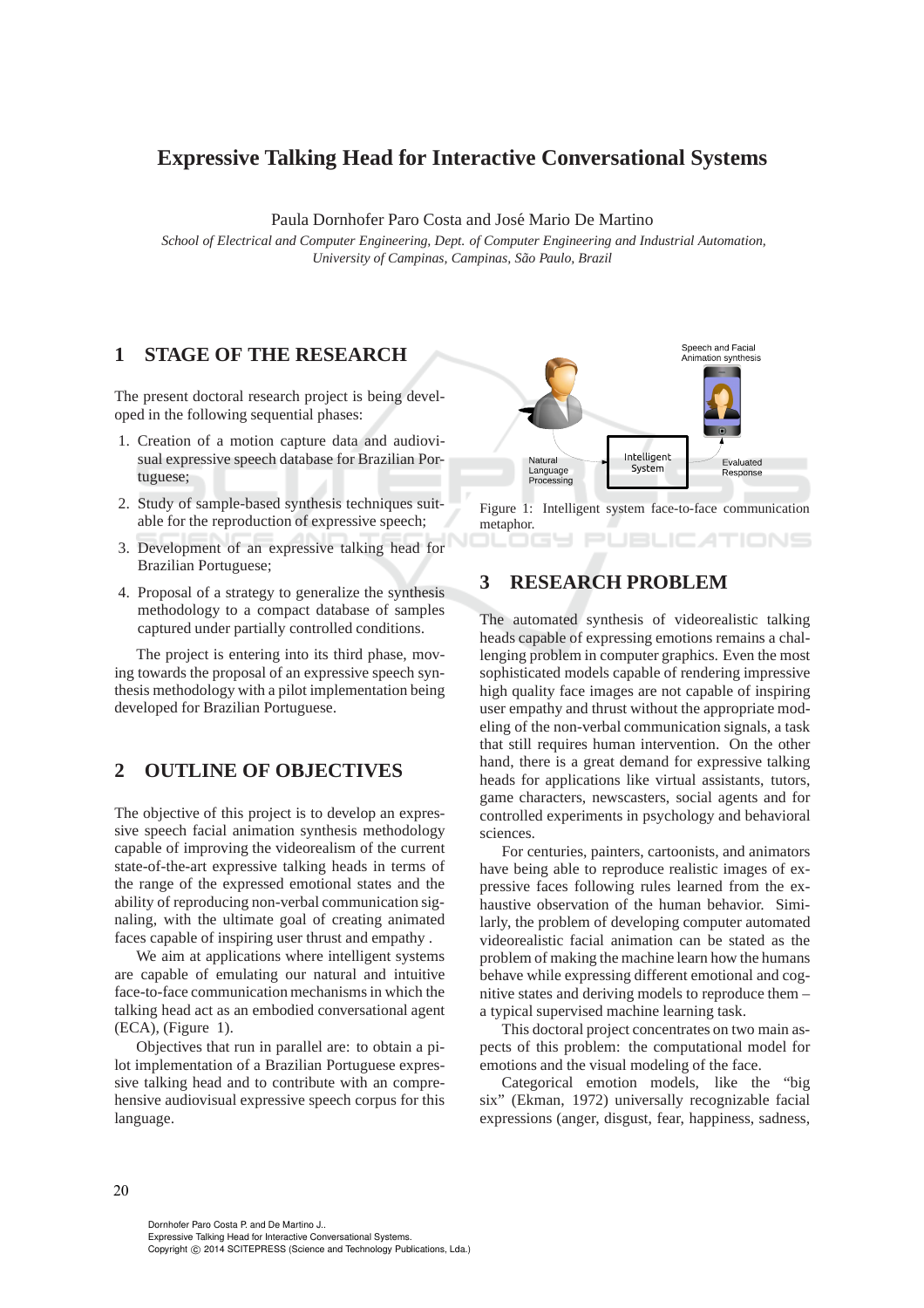surprise) have been widely applied to the development of expressive avatars. However, we argue that this modeling lacks completeness when the objective is the implementation of interactive embodied conversational agents. In order to capture user empathy, for example, a virtual airport assistant informing a flight cancellation, should not express any of the "big six" plain emotions but a set of more complex facial expressions capable of dealing with the user frustration, indicating that the system recognizes the flight cancellation as an undesirable event. For this purpose, "appraisal" models, that take into consideration the evaluation process that leads to an emotional response, seem to provide a more embracing characterization of emotions. In particular, we adopt the model proposed by Ortony, Clore and Collins (OCC model) since it presents a concise but comprehensive vocabulary of 22 emotions that arises as reactions to events, agents or objects (Ortony et al., 1988).

Another important question is how to synthesize photorealistic appearances and to reproduce the dynamics of the speech combined to the expression of emotions. Put in other words, how to delude human observers: specialists trained since the born to detect the smallest variations on the signals conveyed by the voice, the face and the body. In this work we explore the image-based, or 2D, synthesis technique as a mean to obtain inherently photorealistic expressive faces, avoiding the typical synthetic looking of model-based (3D) facial animation systems.

# **4 STATE OF THE ART**

Since the pioneering work of Parke (Parke, 1972), many others have contributed with different approaches to improve the level of videorealism of synthetic talking faces: (Bregler et al., 1997), (Ezzat and Poggio, 1998), (Brand, 1999), (Cosatto and Graf, 2000), (Pasquariello and Pelachaud, 2002), (Ezzat et al., 2002).

In the last decade, it can be observed an emerging interest in adding to the synthetic talking heads the capability of expressing emotions.

In (Chuang and Bregler, 2005), for example, the authors focus in the difficulties to edit motion capture data. In their proposal, they take expressionless speech performance as input, analyze the content and modify the facial expression according to a statistical model. The expressive face is then retargeted onto a 3D character using blendshape animation. The paper presents the results of the methodology using as training data three short video sequences including three basic expressions: neutral, angry, and happy.

In (Beskow and Nordenberg, 2005), an expressive 3D talking head is implemented using an MPEG-4 compatible model. An amateur actor was recorded portraying five different emotions (happy, sad, angry, surprised, and neutral) and a Cohen-Massaro coarticulation model was trained for each emotion.

A 3D expressive speech-driven facial animation system is also presented in (Cao et al., 2005). In this system the inputs are the speech to be animated and a set of emotional tags. A high-fidelity motion capture database was built with a professional actor representing five emotions: frustrated, happy, neutral, sad and angry. The motion capture data, together with the timed phonetic transcript of the recorded utterances, were used to construct what the authors call an "anime" graph, where an "anime" corresponds to a dynamic definition of a viseme. The synthesis consists in searching the best path in this graph through the minimization of a cost function that penalizes discontinuity in unnatural visual transitions.

Four emotions (neutral, happy, angry, sad) were captured with a motion capture system in (Deng et al., 2006). The resulting material was used to build a coarticulation model and a visual appearance model that are combined to generate a 3D facial animation at synthesis time.

As novel approach to model emotions in a facial animation system, in (Jia et al., 2011) the authors parameterize eleven emotions (neutral, relax, submissiveness, surprise, happiness, disgust, contempt, fear, sorrow, anxiety and anger) according to the PAD (Pleasure, Arousal, Dominance) dimensional emotion model. In this system, the acoustic features of the speech are used to drive an MPEG-4 model.

More recently, (Anderson et al., 2013) present a 2D VTTS (visual text-to-speech) which is capable of synthesizing a talking head given an input text and a set of continuous expression weights. The face is modeled using an active appearance model (AAM), from a corpus containing six emotions: neutral, tender, angry, afraid, happy and sad.

These works illustrate, through a diverse range of approaches, the challenges imposed by this research problem.

### **5 METHODOLOGY**

#### **5.1 Corpus**

In order to study different aspects of expressive speech, ten professional actors, Brazilian Portuguese native speakers, were divided in two types of experiments. The first experiment consisted in asking the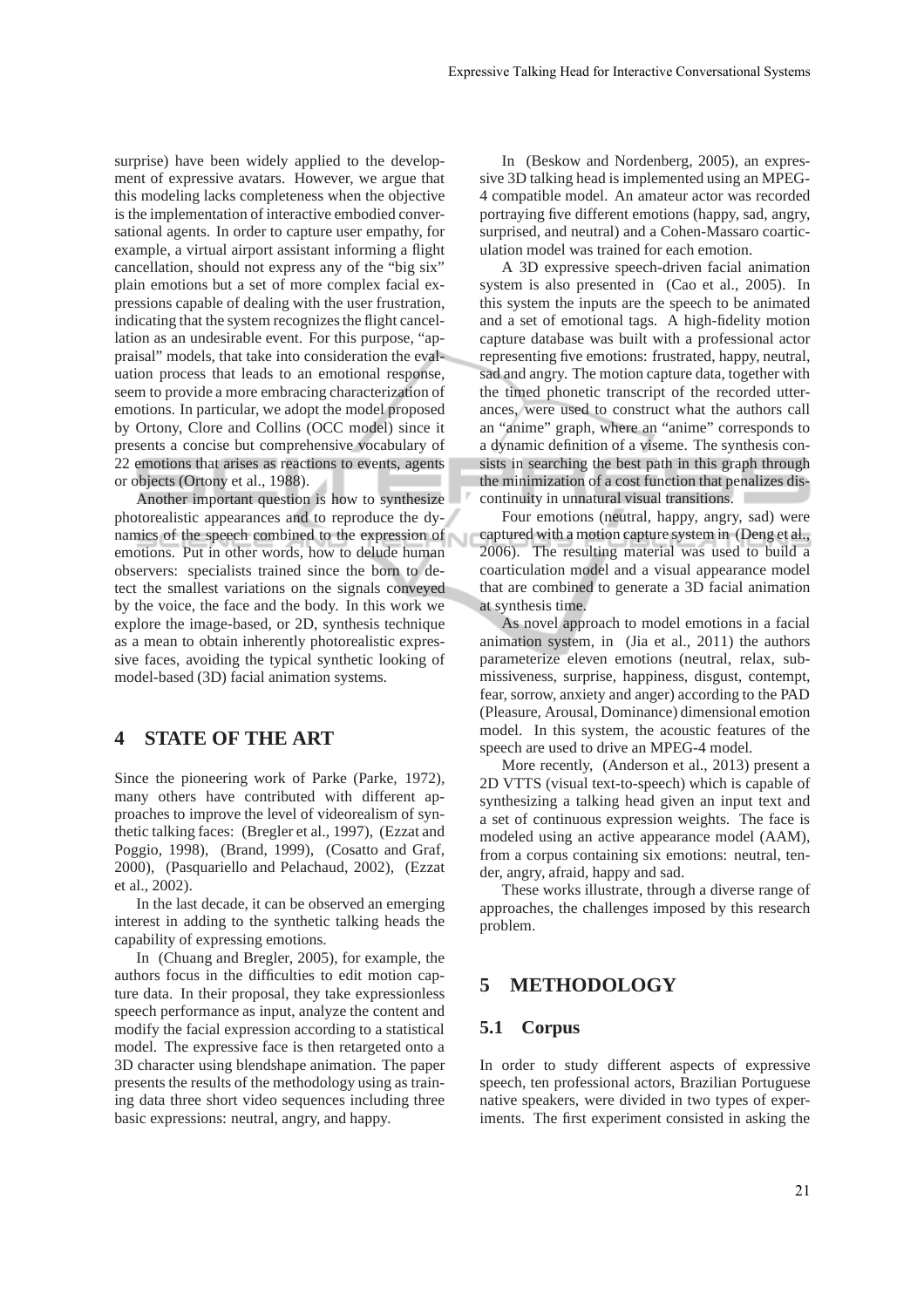

Figure 2: Motion capture.

actors to represent the emotions of the OCC model. For that purpose, 22 recording scripts were designed coherently with the cognitive state description given by the model ensuring that each speech has occurrences of all Brazilian Portuguese context-dependent visemes (visual phonemes), as proposed in (De Martino et al., 2006). Each speech segment was recorded with a neutral expression, followed by the actor representation of the corresponding emotional state. In a second experiment, the objective was to obtain data to investigate how the expressive signals observed in the face are modulated by different personality traits. For that purpose, we adopted the simpler modeling of the "big six" emotions and the actors were asked to represent them with three different extroversion characteristics: shy, neutral/equilibrated and extroverted. In this experiment, the speech segments were the same for all emotions and personalities.

Each experiment consisted of a motion capture session and a video session. During the mocap session, 63 markers distributed over the actor's face/head were tracked by 8 infrared Vicon cameras (Figure 2). In the video session, the actor repeated the same performance in front of a chroma-key background, without markers, makeup, or facial and hair adornments. Both experiments resulted in a set of motion capture and video samples of expressive faces of 4 female actresses and 6 male actors with ages ranging from 20 to 60 years old.

#### **5.2 Visual Face Model**

Taking samples from the audiovisual corpus as training data, our methodology involved the exploratory study of the Active Appearance Model (AAM) as a facial synthesis model.

Active appearance modeling is capable of parameterizing an image database of facial expressions in terms of their shapes and texture parameters, making possible, given some constraints, the generation of facial expressions and head poses that were not present in the original database. Besides, applying an analysis by synthesis approach, the derived AAM model can be used as a machine learning tool to analyze the expressive speech dynamics of the original corpus and to derive rules to reproduce it.

A well known problem of AAM, however, is its smoothing effect on final images and the blurred aspect typically observed inside the mouth, a region that experiences a great appearance variation but that has no fiducial anchor points. In this study we explored different setups for deriving AAM model in order to determine the limits of this model given the characteristics of our corpus.

In the typical implementation of AAM, the coordinates of the feature points  $(x_1, y_1), ..., (x_k, y_k)$  are organized as a shape vector  $s = [x_1, y_1, ..., x_k, y_k]$ . Principal component analysis (PCA) is applied to the training base of shape vectors and the shape model is represented by the linear combination of the mean facial shape  $s_0$  and *n* facial shape eigenvectors:

$$
\mathbf{s} = \mathbf{s}_0 + \sum_{i=1}^{n} p_i \mathbf{s}_i \tag{1}
$$

After the definition of a shape model, each training facial image is warped to obtain the mean facial shape  $s_0$ . The shape-free facial images are transformed in texture vectors **A**. A second PCA is performed and the texture is modeled as a linear combination of the mean facial appearance  $\mathbf{A}_0$  and *m* eigenfaces:

$$
\mathbf{A} = \mathbf{A}_0 + \sum_{i=1}^{m} \lambda_i \mathbf{A}_i
$$
 (2)

When the parametric shape and appearance models are used independently, the model is called an independent-AAM. To remove correlation between shape and texture model parameters and to make the model representation more compact a third PCA can be performed on the concatenated shape and texture parameters. In this case a combined-AAM is obtained.

The study was conducted using as training database of 873 images with semi-automatically 56 labeled feature points (Figure 3). The images in the database cover all the Brazilian Portuguese visemes for each OCC emotion, together with neutral expression samples.

We explored multiple modeling building scenarios in order to evaluate the videorealism attained by each approach: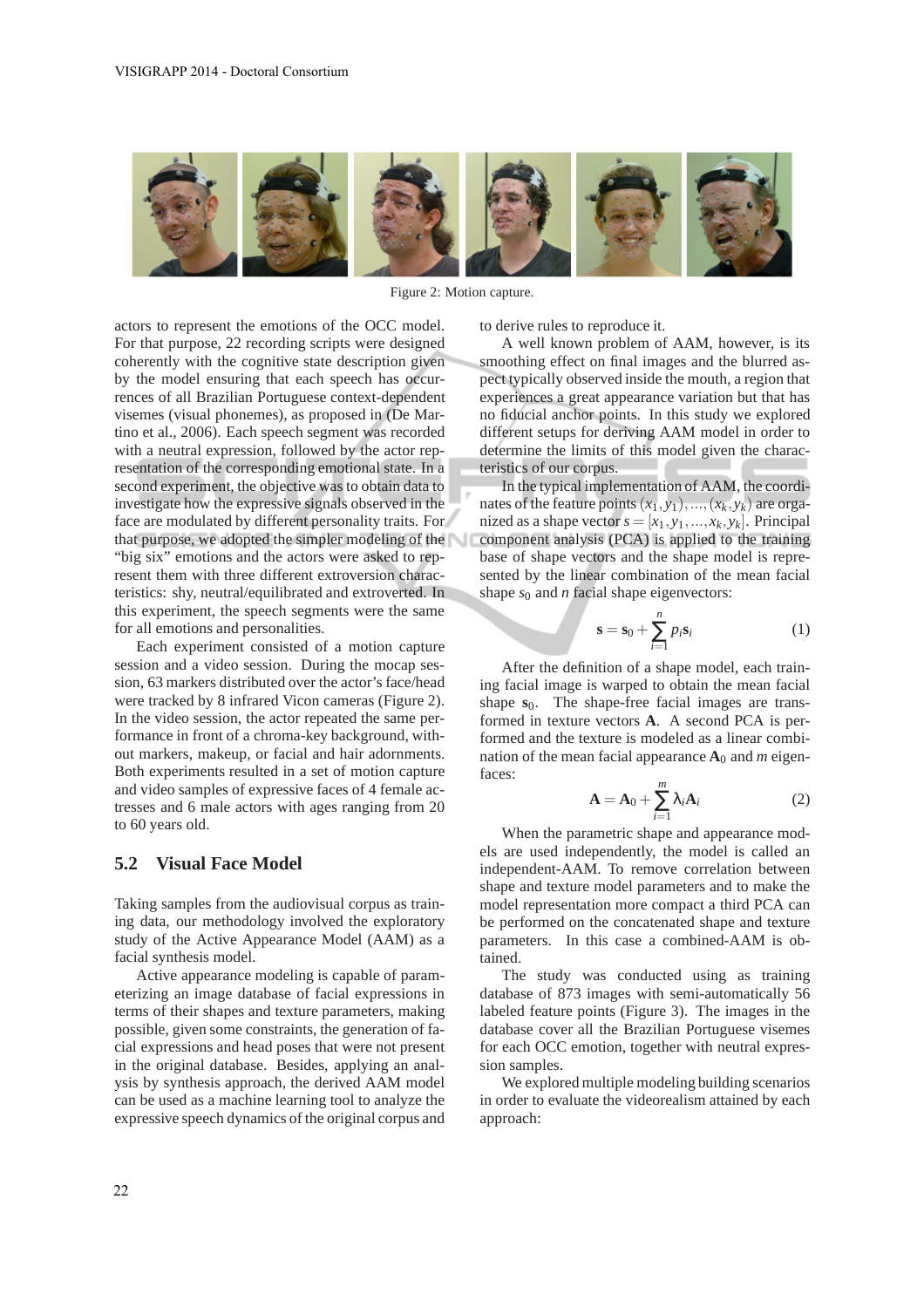

Figure 3: Feature points used to define the facial shape.



Figure 4: Comparing corresponding synthesized frames with two different AAM building scenarios. Repair that in both images the region inside the lips is blurred but the image at the left has greater definition of the teeth and the tongue than the image at the right. The left image was synthesized using a mixed approach: an independent model was used to synthesize the shape, while a combined model was used to synthesize the appearance.

- full face independent-AAM;
- parts based independent-AAM;
- full face combined-AAM;
- parts based independent-AAM.

Multiple masks configurations and a mixed approach (an independent model was used to synthesize the head trajectory and a combined model to generate the facial texture) were also tested (Figure 4).

#### **5.3 Expressive Talking Head Synthesis**

Once defined the facial model, further studies are needed to define the methodology to drive the facial animation synthesis. While some approaches derive the parameters to guide the facial animation from the speech, we assume that the speech to be animated could be provided by a TTS, a typical subsystem of an interactive and intelligent computational system.

From this assumption, we aim to develop a synthesis system that receives as inputs the speech to be animated timed phonetic transcription, a tag about the emotion to be animated and a tag about the personality or simply, an intensity modulator of the emotion to be expressed.

A challenging problem regarding this approach is: while the timed phonetic transcription provides information that enables the determination of the dynamics of speech articulatory movements and, consequently, the shape of the face, it does not provide information about the appearance to be assumed. We plan to solve this problem through regression models that are able to correlate the animation articulatory targets with the appearance of samples from the image database.

#### **5.4 Generalization and Evaluation**

As a part of our research, we aim to derive a synthesis strategy that could be generalized for smaller image database with fewer samples of facial expressions and possibly captured under uncontrolled conditions. This poses the problem of learning the trajectories of facial expressions transitions in the original database and trying to reproduce such trajectories in an image space with missing samples, or "holes" in the path. Once again, we plan to use regression models to fill in the blanks.

Finally, an essential and challenging step of our methodology is the subjective evaluation process, since there are no widely accepted evaluation protocols of expressive talking heads. In this case, we plan to to assess two main aspects of the synthesized animations: their level of videorealism and their capability of expressing a range of predefined emotions with fidelity.

### **6 EXPECTED OUTCOME**

As described in the preceding sections this project expects to propose an innovative synthesis methodology for expressive talking heads. We also aim to develop a Brazilian Portuguese pilot implementation and use it to drive audiovisual expressive speech evaluations.

The implementation to be pursued is illustrated in Figure 5, where the facial animation system receives as input: parameters driven from the speech (such as the articulatory target or acoustic features that can drive the animation), a tag of emotion to be synthesized (that can be informed, for instance, by an intelligent system) and a personality trait parameter (or alternatively, a mood parameter) that modulates the visual synthesis.

As a secondary outcome, we expect to make the Brazilian Portuguese expressive corpus publicly